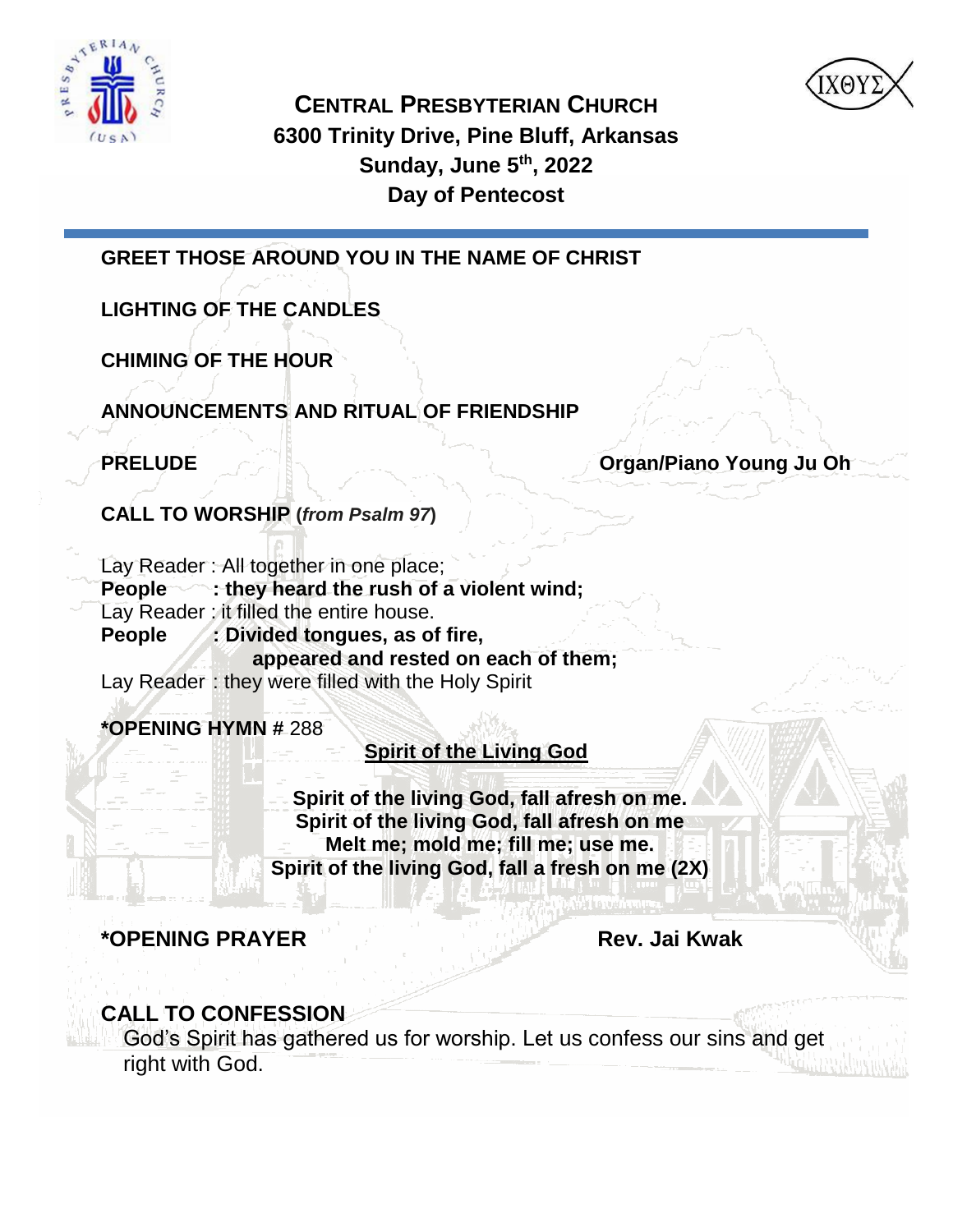# **PRAYER OF CONFESSION**

**Spirit of God, we build walls and barriers. We assume and stereotype. We devalue difference and stick with what is known and familiar. Forgive our lack of courage. Embolden us to cross boundaries of difference. Fill us with your Holy Spirit that gathers us together and calls us to community. (Silent Prayer) Amen.**

# **KYRIE ELEISON:** "Lord, Have Mercy"

Lord, have mercy upon us. Christ, have mercy upon us. Lord, have mercy upon us

# **ASSURANCE OF PARDON**

Everyone who calls on the name of the Lord shall be saved." In Jesus Christ, we are forgiven and freed. Amen.

# \***GLORIA PATRI Hymnal #581**

# **"Glory Be to the Father"**

# **Glory be to the Father, and to the Son, and to the Holy Ghost; as it was in the beginning, is now, and ever shall be, world without end. Amen, Amen.**

# **ANTHEM Piano/Organ: Young Ju Oh**

# **Jesus Is All the World to Me**

**1 Jesus is all the world to me, My life, my joy, my all;**

**He is my strength from day to day, Without him I would fall:**

**When I am sad, to him I go, No other one can cheer me so;**

**When I am sad, he makes me glad, He's my friend.**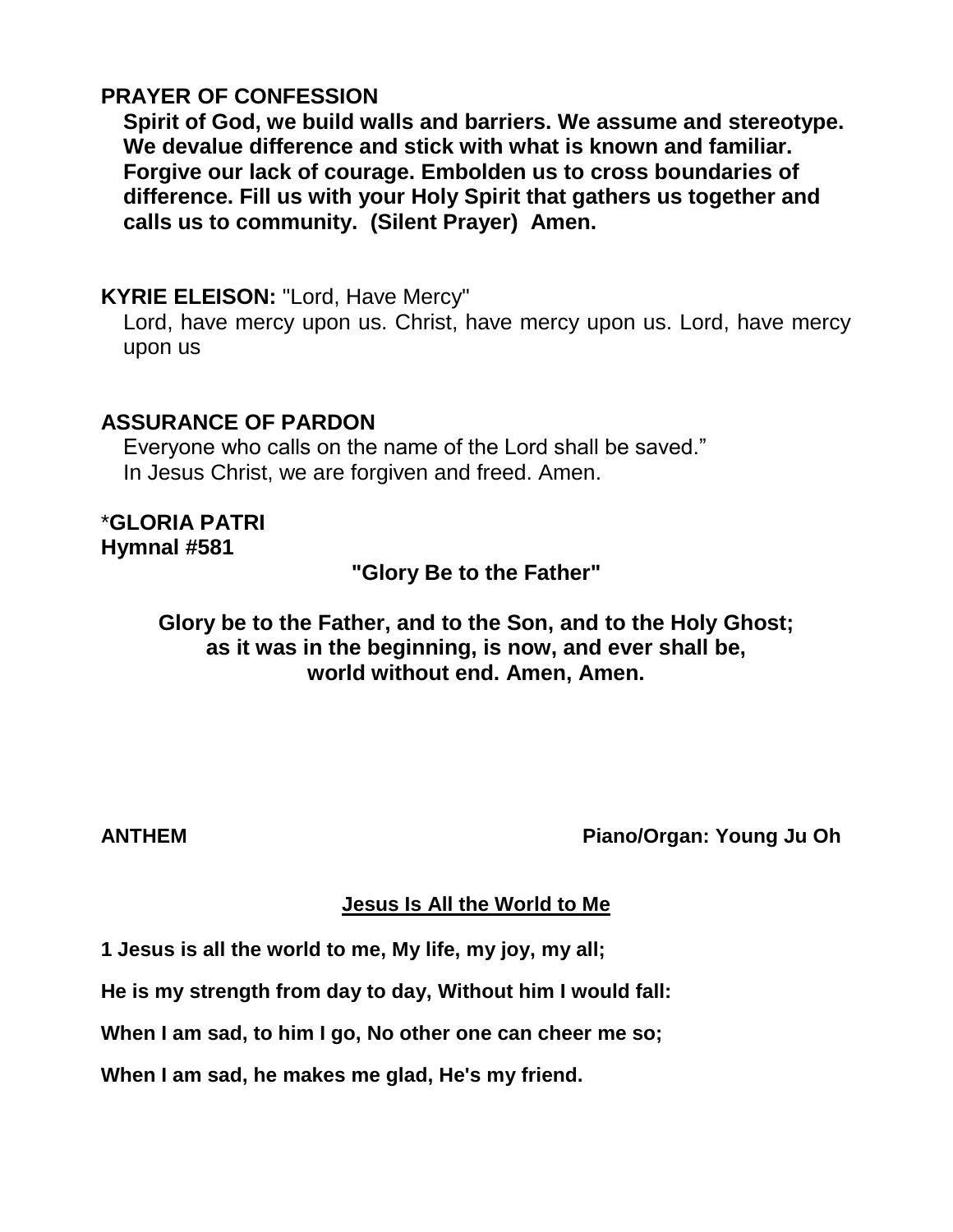**2 Jesus is all the world to me, My friend in trials sore; I go to him for blessings, and He gives them o'er and o'er: He sends the sunshine and the rain, He sends the harvest's golden grain; Sunshine and rain, harvest of grain, He's my friend.**

**3 Jesus is all the world to me, I want no better friend; I trust him now, I'll trust him when Life's fleeting days shall end: Beautiful life with such a friend, Beautiful life that has no end; Eternal life, eternal joy,He's my friend.**

### **PROCLAIMING THE WORD**

**CHILDRENS SERMON ROSE VONTUNGERS** 

#### **SCRIPTURE READINGS** SCRIPTURE **READINGS**

**Genesis 6:5-8** 

**5 Then the LORD saw that the wickedness of man was great on the earth, and that every intent of the thoughts of his heart was only evil continually.**

**6 The LORD was sorry that He had made man on the earth, and He was grieved in His heart.**

**7 The LORD said, "I will blot out man whom I have created from the face of the land, from man to animals to creeping things and to birds of the sky; for I am sorry that I have made them."**

**8 But Noah found favor in the eyes of the LORD.**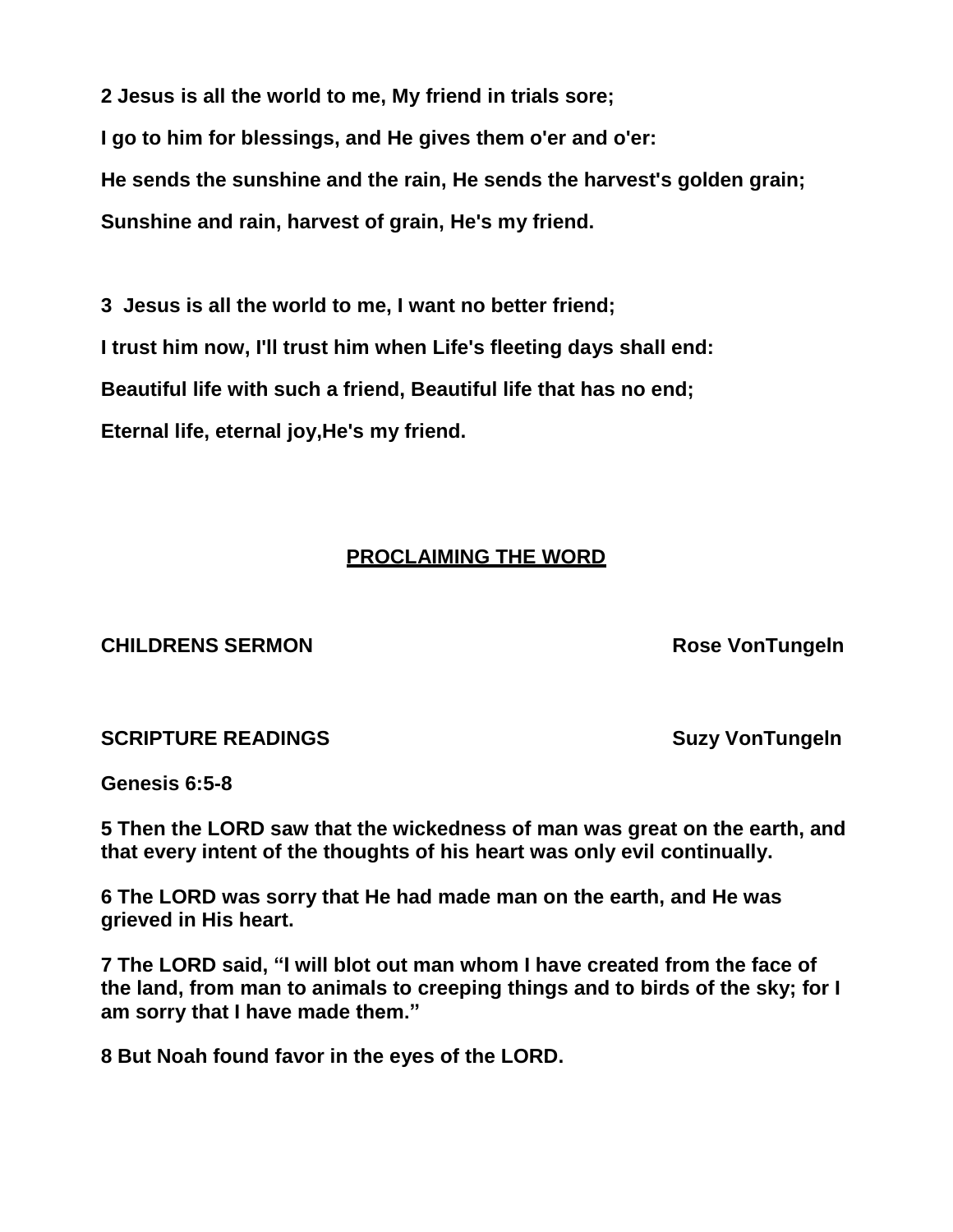#### **Acts 2:1-4**

**1 When the day of Pentecost had come, they were all together in one place.**

**2 And suddenly there came from heaven a noise like a violent rushing wind, and it filled the whole house where they were sitting.**

**3 And there appeared to them tongues as of fire distributing themselves, and they rested on each one of them.**

**4 And they were all filled with the Holy Spirit and began to speak with other tongues, as the Spirit was giving them utterance.**

**Galatians 6:9-10**

**Let us not lose heart in doing good, for in due time we will reap if we do not grow weary. So then, while we have opportunity, let us do good to all people, and especially to those who are of the household of the faith.**

The word of the Lord.

**Thanks be to God.**

### **PRAYER FOR ILLUMINATION**

**SERMON You, His Chosen Ones! Rev. Jai D. Kwak**

# **RESPONDING TO THE WORD**

**HYMN # 287 Gracious Spirit, Heed Our Pleading**

**1 Gracious Spirit, heed our pleading, fashion us all anew. It's your leading that we're needing, help us to follow you.**

**Refrain**

**Come, come, come, Holy Spirit, come. Come, come, come, Holy Spirit, come.**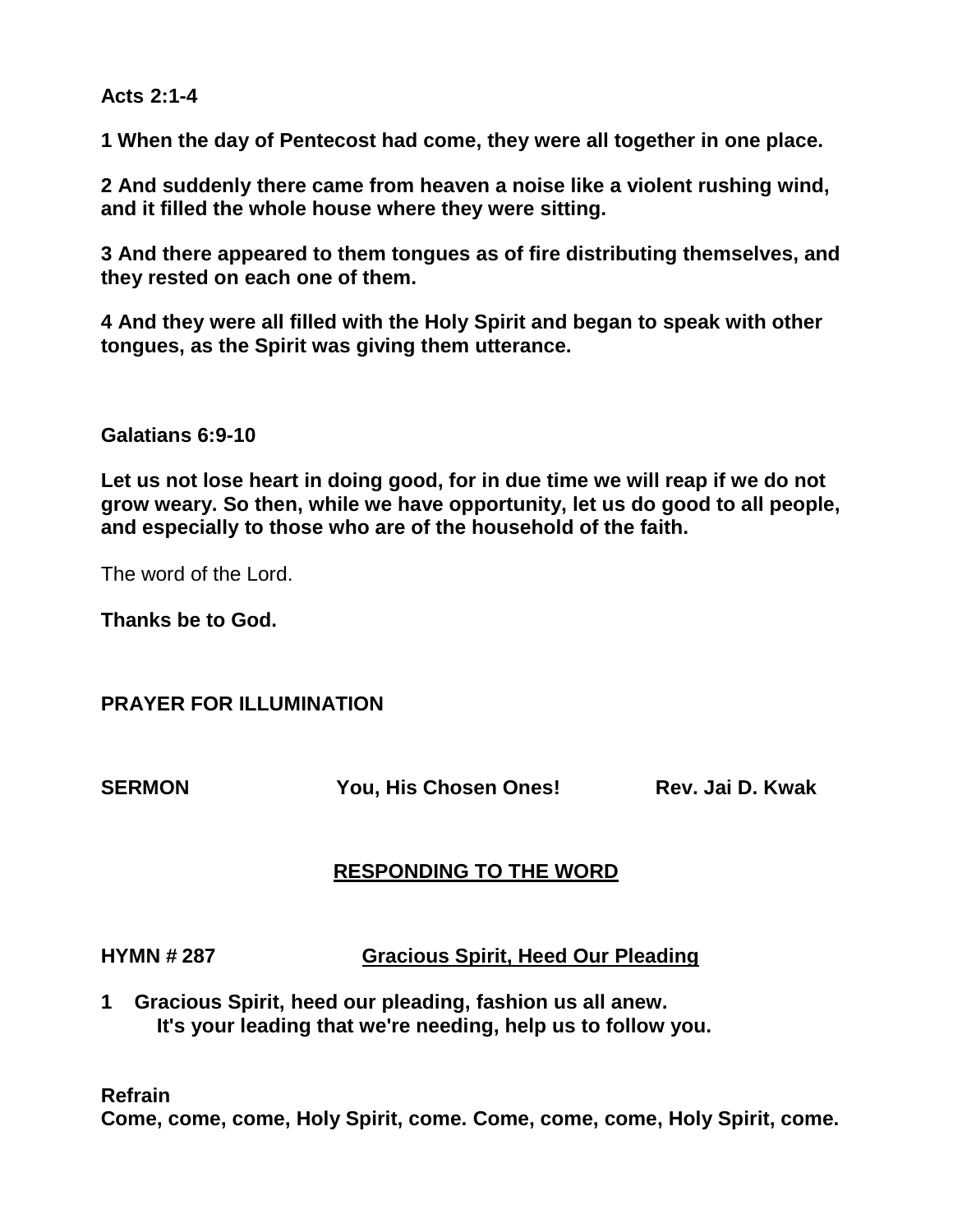- **2 Come to teach us, come to nourish those who believe in Christ. Bless the faithful, may they flourish, strengthened by grace unpriced. Refrain**
- **3 Guide our thinking and our speaking done in your holy name. Motivate all in their seeking, freeing from guilt and shame. Refrain**
- **4 Not mere knowledge, but discernment, nor rootless liberty; turn disquiet to contentment, doubt into certainty. Refrain**
- **5 Keep us fervent in our witness; unswayed by earth's allure. Ever grant us zealous fitness, which you alone assure. Refrain**

# \* **Affirmation of Faith** (The Nicene Creed)

We believe in one God, the Father, the Almighty, maker of heaven and earth, of all that is, seen and unseen.

We believe in one Lord, Jesus Christ, the only Son of God, eternally begotten of the Father, God from God, Light from Light, true God from true God, begotten, not made, of one Being with the Father; through him all things were made. For us and for our salvation he came down from heaven, was incarnate of the Holy Spirit and the Virgin Mary and became truly human. For our sake he was crucified under Pontius Pilate; he suffered death and was buried. On the third day he rose again in accordance with the Scriptures; he ascended into heaven and is seated at the right hand of the Father. He will come again in glory to judge the living and the dead, and his kingdom will have no end.

We believe in the Holy Spirit, the Lord, the giver of life, who proceeds from the Father and the Son, who with the Father and the Son is worshiped and glorified, who has spoken through the prophets.

We believe in one holy catholic and apostolic church. We acknowledge one baptism for the forgiveness of sins. We look for the resurrection of the dead, and the life of the world to come. Amen.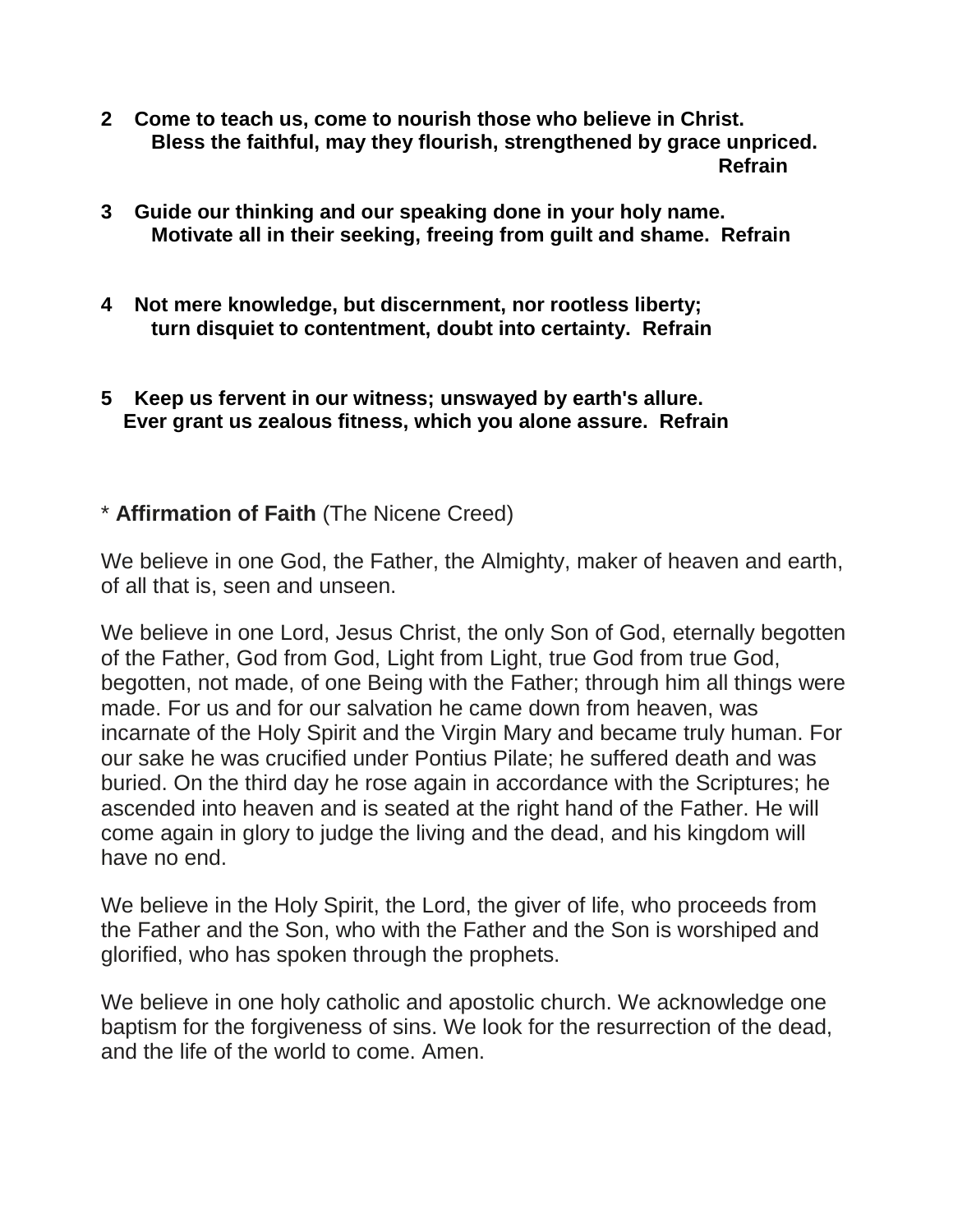### **CALL FOR THE OFFERING**

### **OFFERTORY**

**\*DOXOLOGY Hymnal #606** 

**"Praise God, from Whom all Blessings Flow" Praise God, from whom all blessings flow; Praise Him, all creatures here below; Praise Him above, ye heav'nly host; Praise Father, Son, and Holy Ghost. Amen.**

### **\*PRAYER OF THANKSGIVING AND DEDICATION**

**SHARING OUR JOYS AND CONCERNS (You each are encouraged to give voice to your concerns or to name those for whom you love and pray.)**

## **PRAYERS OF THE PEOPLE AND LORD'S PRAYER**

# **FOLLOWING THE WORD INTO THE WORLD**

**CLOSING HYMN # 702. Christ Be Beside Me**

**1 Christ beside me, Christ before me, Christ behind me,**

**King of my heart;**

**Christ within me, Christ below me, Christ above me**

**never to part.**

**2 Christ on my right hand, Christ on my left hand, Christ all around me shield in the strife;**

**Christ in my sleeping, Christ in my sitting, Christ in my rising**

**light of my life.**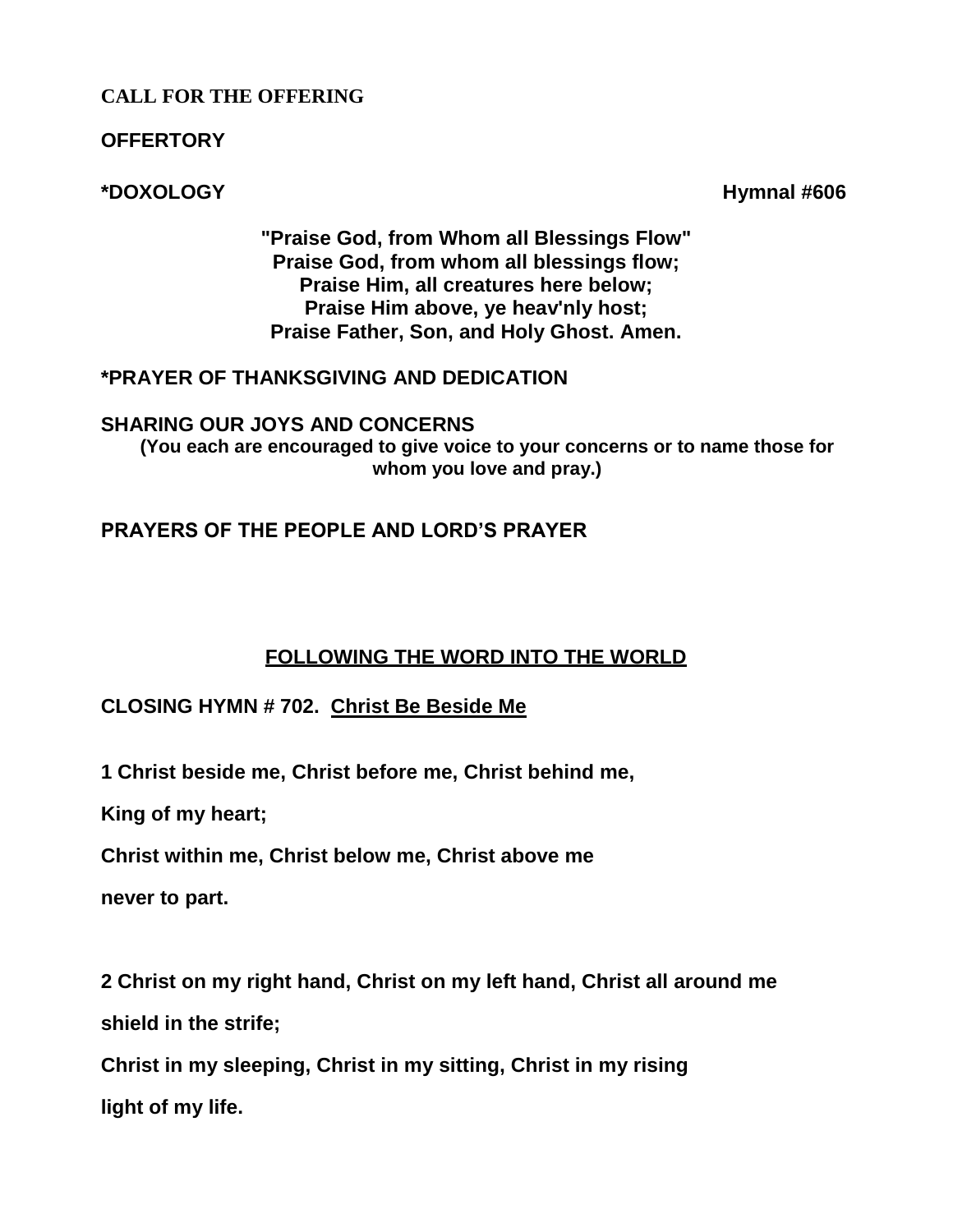**3 Christ beside me, Christ before me, Christ behind me,**

**King of my heart;**

**Christ within me, Christ below me, Christ above me**

**never to part.**

# **CHARGE AND BENEDICTION**

**\*\*POSTLUDE**

# **EXTINGUISHING OF THE CANDLES**

*Go forth into the world rejoicing. Love and serve the Lord.*

*\*Those who are able, please stand. \*\* Please be seated and remain for the postlude if you can.*

**Lay Reader: Rose VonTungeln**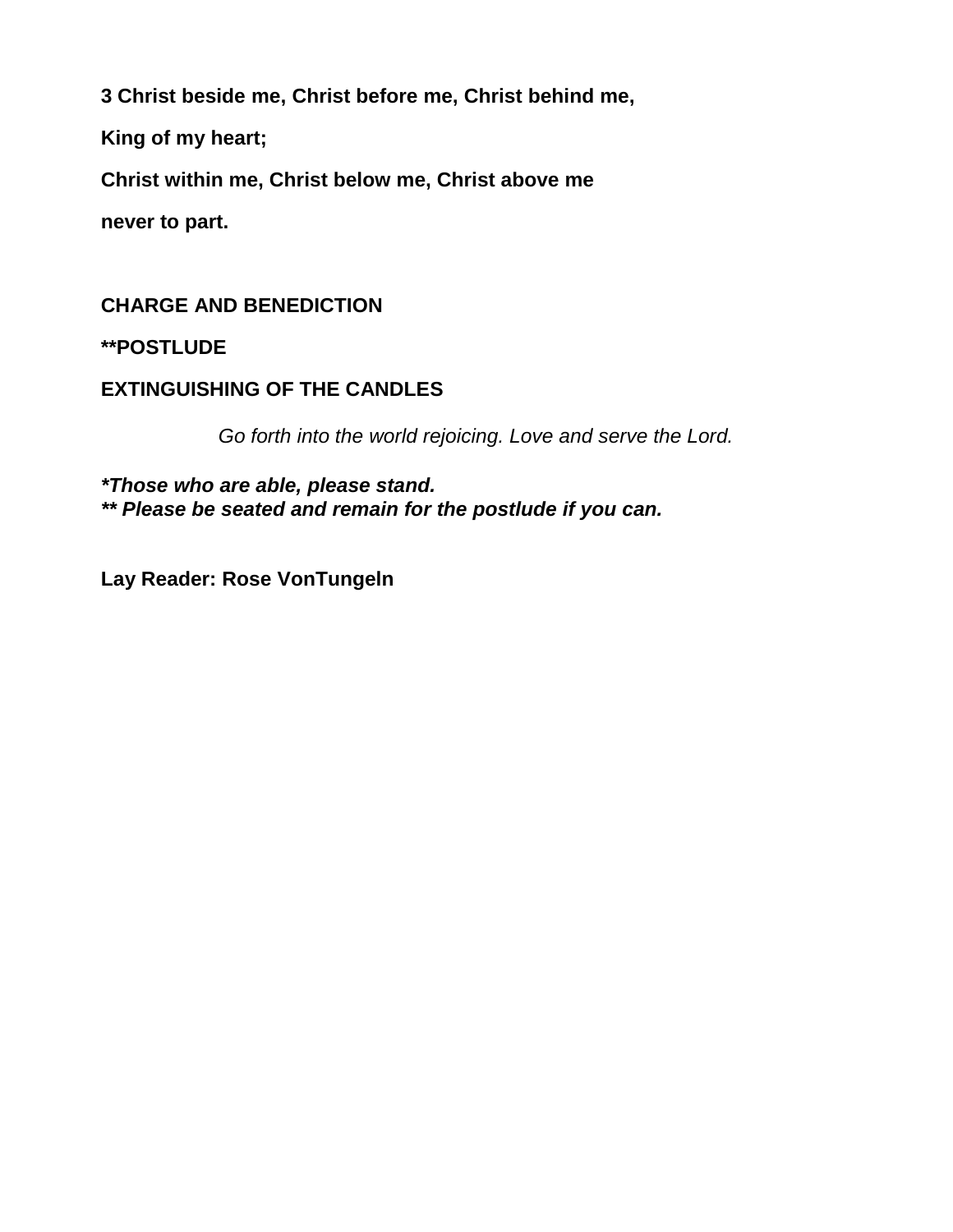#### *PRAYER CONCERNS*

*Dominik Munn Sydney Hayes Jemmie Moseley Hester Insley Emil & Carol Brown Karen Perdue Pat Drewett*

#### *FRIENDS AND RELATIVES*

| Name                                |                                         | Name                              |                                     |
|-------------------------------------|-----------------------------------------|-----------------------------------|-------------------------------------|
| Dr. Laura Festa                     | Wife of former pastor,<br>Dr. Dan Festa | <b>Ryker Cheek</b>                | Nephew of Bubba<br>VonTungeln       |
| <b>Scott McGeorge</b>               | <b>Friend of Lawrence Fikes</b>         | Anita Rodriguez                   | Daughter of Mary Light              |
| Rebecca and<br><b>Earl Phillips</b> | <b>Friends of Karen Perdue</b>          |                                   |                                     |
| Max Zeng                            | Mike and Lan Kelly's son                | <b>Norman</b><br><b>McPherson</b> | Friend of the Pam Riegler<br>Family |
| Luis Sanchez                        | <b>Father of Lizabeth Sanchez</b>       | <b>Haley Chandler</b>             | <b>Friend of the Church</b>         |
| <b>Bernice Collins</b>              | <b>Friend of the Church</b>             | <b>Pat Mosley</b>                 | Mother of George Mosley             |
| <b>Thomas Cosner</b>                | <b>Father of Zac Cosner</b>             | <b>Janice Fuller</b>              | <b>Friend of Laura Cosner</b>       |

#### *PLEASE PRAY FOR OUR FELLOW PRESBYTERIANS:*

 *Mission Trip Participants First, Fort Smith*

# *PLEASE PRAY FOR OUR SERVICE MEN AND WOMEN AROUND THE WORLD*

*Help us keep our prayer list up to date. If you have family or friends who need to be added or removed from the prayer concerns list, please let the Office know.*